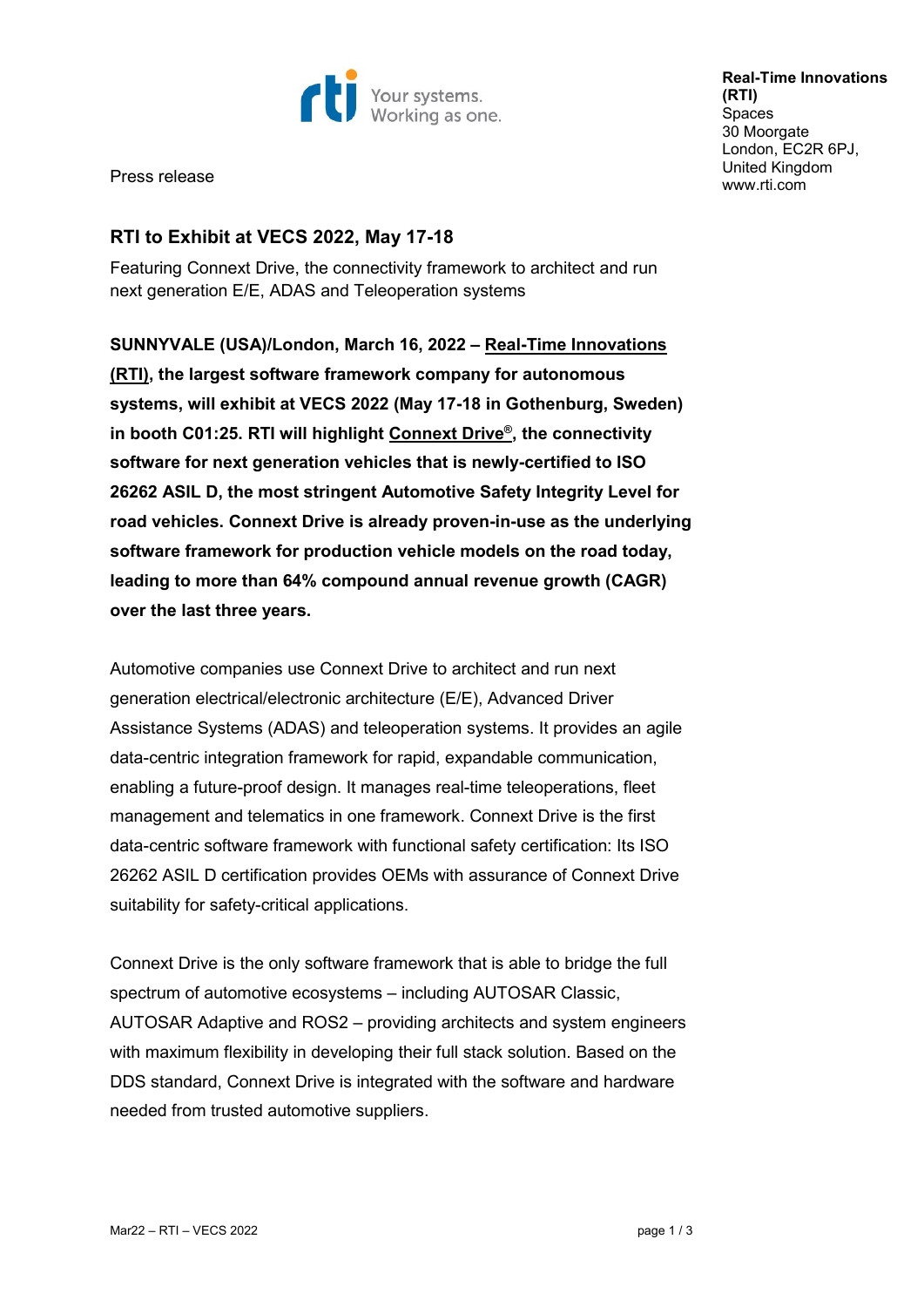RTI's software currently runs over 250 autonomous vehicle programs, and is used by five of the top 10 public electric vehicle companies by market cap.

**Event Details: What:** RTI at VECS 2022, Booth C01:25 **When:** May 17-18, 2022 **Where:** Gothia Towers Hotel in Gothenburg, Sweden

**For more information** about RTI at VECS 2022, including how to schedule meeting time with RTI Automotive experts, please visit: <https://www.rti.com/company/events/>

### **Picture (source: RTI):**



RTI to exhibit at VECS (Vehicle Electronics & Connected Services) 2022. *(Source: Shutterstock 1708388677 / Open Studio)*

#### # # #

### **About RTI** [\(www.rti.com\)](http://www.rti.com/)**:**

Real-Time Innovations (RTI) is the largest software framework company for autonomous systems. RTI Connext® is the world's leading architecture for developing intelligent distributed systems. Uniquely, Connext shares data directly, connecting AI algorithms to real-time networks of devices to build autonomous systems.

RTI is the best in the world at ensuring our customers' success in deploying production systems. With over 1,800 designs, RTI software runs over 250 autonomous vehicle programs, controls the largest power plants in North America, coordinates combat management on U.S. Navy ships, drives a new generation of medical robotics, enables flying cars, and provides 24/7 intelligence for hospital and emergency medicine. RTI runs a smarter world.

RTI is the leading vendor of products compliant with the Object Management Group® (OMG®) Data Distribution Service™ (DDS) standard. RTI is privately held and headquartered in Sunnyvale, California with regional offices in Colorado, Spain and Singapore.